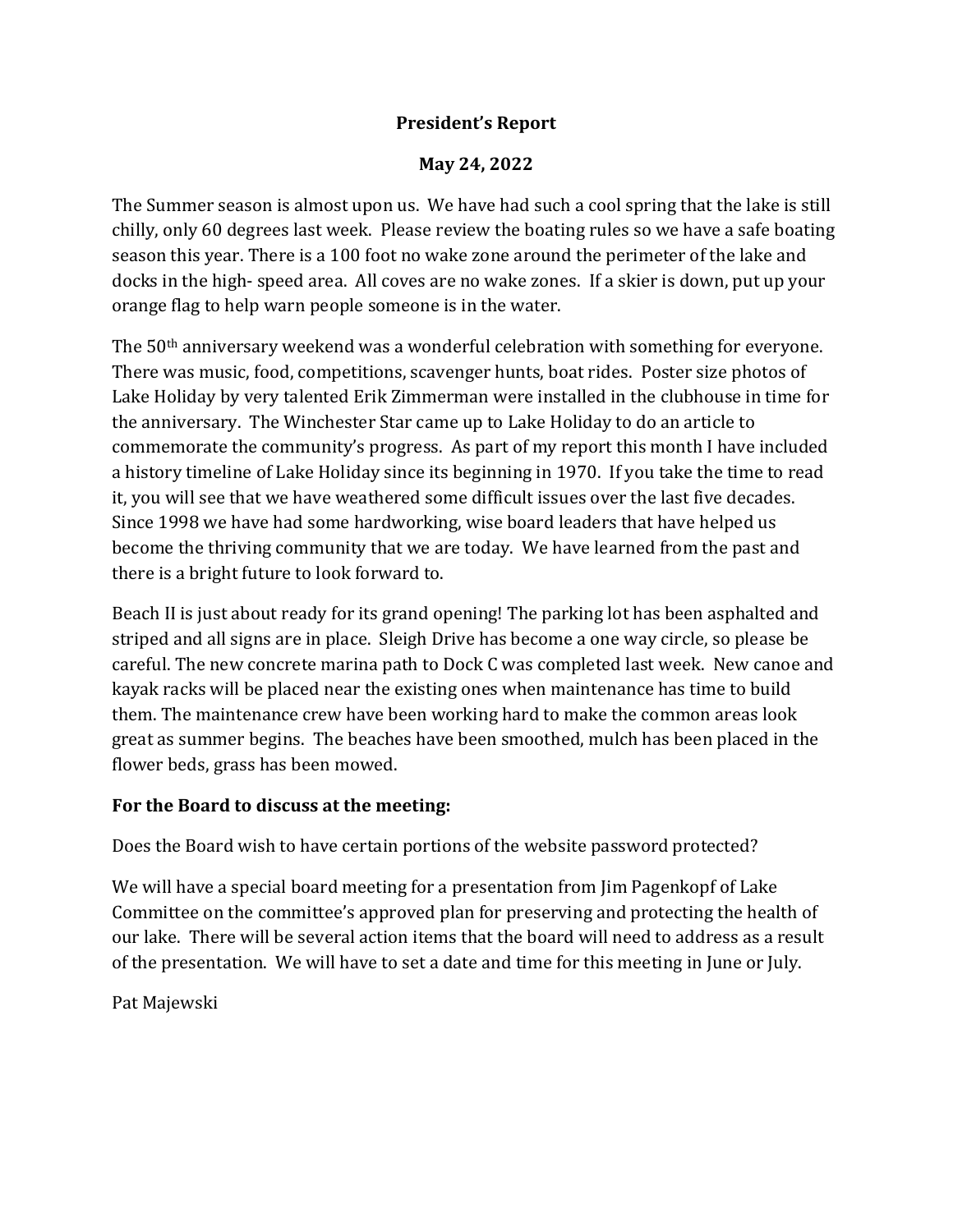## **The History of Lake Holiday**

- The Developers (Don Bayliss, Eugene Bayliss, and Harold Moss), from **1968** through 1971, purchased multiple farm properties and orchards comprising about 2,000 acres around Isaacs Creek to create the community.
- The Developers incorporated in August **1970** under the name Lake Holiday Golf & Country Club, Inc. which was officially changed a month later to Lake Holiday Estates.
- The Lake Holiday Estates Utility Company was formed in August **1970.**
- The Summit is established as one of four new recreational developments in Frederick County. (Two others – Shawneeland and Mountain Falls/Wilde Acres are also being developed). The Summit project was to include 1800 acres and 2500 quarter-acre lots.
- The original community was envisioned and advertised to be an "ultra-modern private development for members only" that would eventually be a property owners association with central water and sewer, a 300-acre lake, air strip, large recreation center with dining and dancing, swimming pools, tennis courts, ice skating, 18 hole golf course, several white sandy beaches, docks, separate trout and bass lakes for fishing only, permanent homes in a separate section, second homes in their own section, several plans to select from and builders to choose, buy your lot now and build later, heavily wooded, camping area, toboggan and ski slopes, round the clock guards, complete shopping facilities, prices for a lot starting at \$3950. (June 20, 1970 ad)
- In September **1970** Section One is platted.
- When the Developers originally filed their preliminary master plan with the federal government (HUD) they hoped the land would perc and they could utilize wells and septic. The first house built on Sunset Circle originally had well and septic. (file is in county planning commission)
- When the preliminary master plan was filed with Frederick County, the county wanted the community to have its own water and sewer system and threatened to prohibit the development if the Developers did not comply.
- This event increased the funds required to create the community. In August**, 1971,** Lake Holiday Estates entered into a partnership with US Financial-Northeast, Inc. They called themselves Lake Holiday Associates. This partnership gave the Developers the ability to secure a mortgage of \$13 million through US Guaranty Capital.
- The infrastructure began to be built and people began purchasing lots. Most of the original lots were sold under installment land contracts with Lake Holiday Associates holding the mortgage and deed until the price was fully paid off.
- The dam was built. Hurricane Agnes rapidly filled the lake to a foot of topping the dam.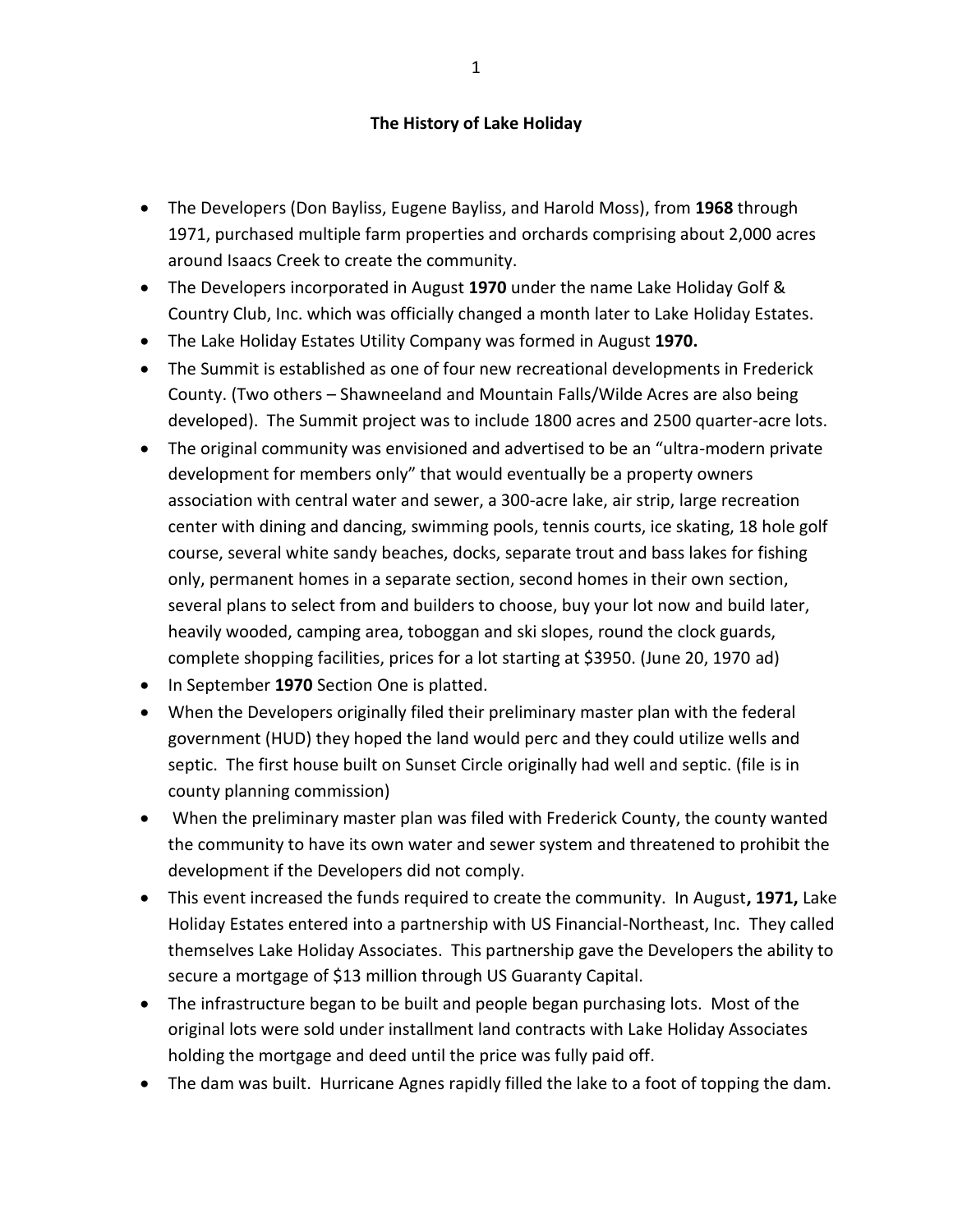- In August, **1972,** US Financial-Northeast assigned all its rights and interests over to Lake Holiday Estates for it was declaring bankruptcy. Another official name change occurred back to Lake Holiday Estates. The deeds for property were amended from Lake Holiday Associates to Lake Holiday Estates.
- Properties were not getting sold as rapidly as expected. The Developers began to struggle with paying off their \$13 million dollar loan as well as other smaller loans they acquired when this amount fell short.
- The property owners' association, Lake Holiday Country Club, Inc. (LHCC) was incorporated in January, **1973**. The Board of Directors consisted of 4 people, the Developers and their attorney.
- The first nine holes of the golf course were completed and opened in 1973. There was a functioning pro shop. A ski lodge and ski slopes were built and opened. The clubhouse was designed and begun to be built. There were two sandy beaches and 60 marina slips.
- In May **1974**, US Dept of Housing and Urban Development (HUD) Office of Interstate Sales and Regulations lodges a complaint with Lake Holiday Estates, Inc. President L. Howard Moss. The complaint states the developer is operating with a deficit in retained earnings and may not be able to complete promised facilities. The HUD letter was prompted by a March 1974 complaint from an Alexandria law firm.
- In November **1974** the final section of the development, Section 12 was platted.
- In December **1974,** The Summit is cut off from funds from US Guaranty Capital, effectively suspending the project. No active land sales or work on roads, water, sewer or other amenities is conducted after this date. (W/S exists only in Sections One and Two)
- LHCC, Inc. (still under Developer control) began collecting assessments from property owners in **1975**.
- The property owners formed a committee to negotiate with the Developer to gain control of the association. Through these negotiations they discovered the serious financial problem the Developers were in. Due to lack of lot sales, they had not been making their loan payments.
- The property owners took over the association from the Developer in October, **1976** and Carl Simms became the President of the Board of Directors.
- Around the same time, IMT (Independence Mortgage Trust), which had purchased US Guaranty Capital, the lender of the \$13 million, instituted foreclosure proceedings against Lake Holiday Estates, Inc.
	- o The foreclosure sale was held on the courthouse steps in July **1977.** IMT purchased all the unsold lots and common areas of the development. They did not wish to purchase the Utility Company, so by written agreement with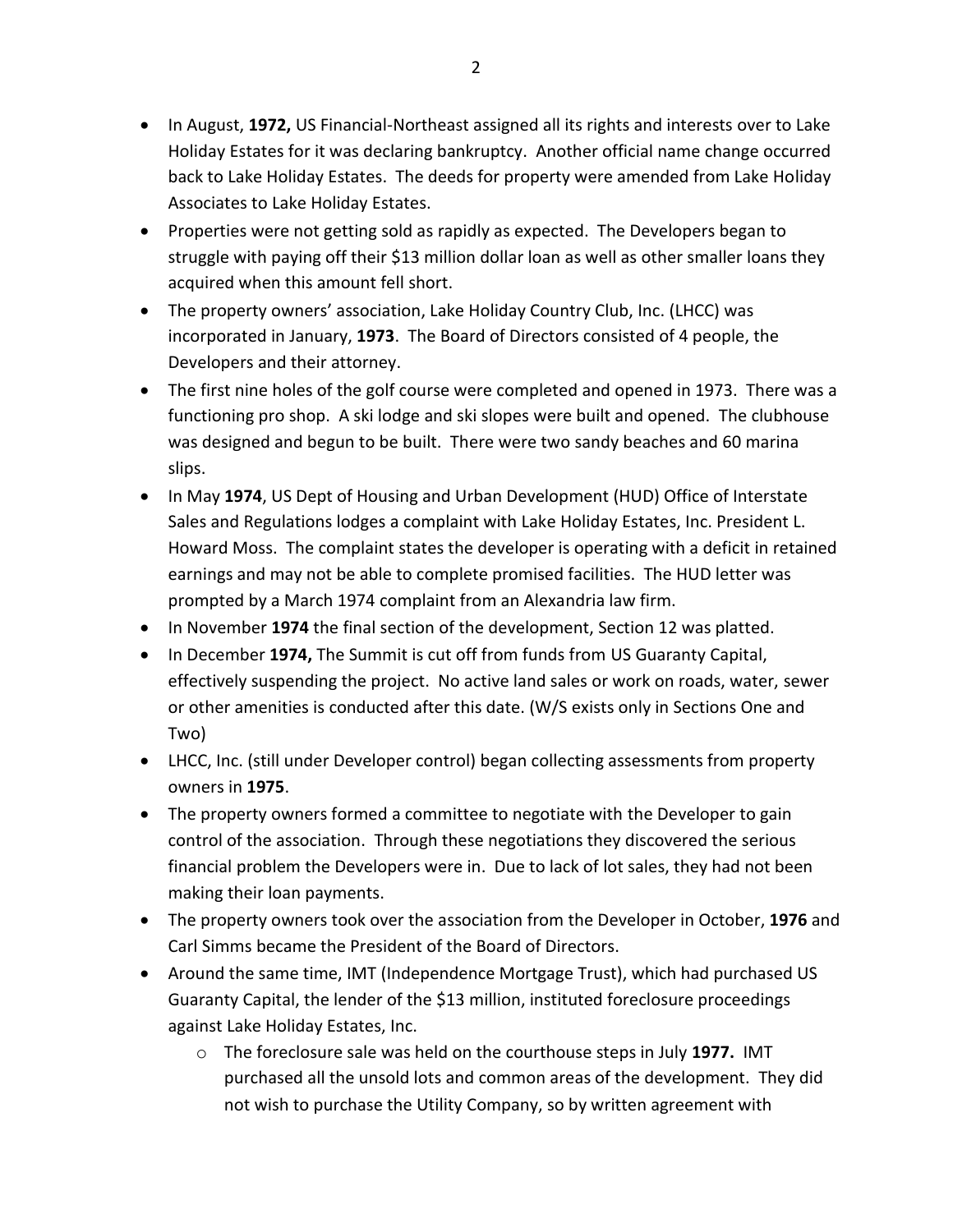President Carl Simms, they gave LHCC the funds to purchase the Utility at the foreclosure and this became a subsidiary of the association. Carl Simms became the President of the utility company.

- o IMT also agreed to help the Association gain solvency by paying \$5,000/month to help maintain the common areas.
- o The "Trust" property included unsold lots in all sections but primarily in Sections 5B, 5C, 9, 10, 11, 12.
- As President of the Association, Carl Simms continued to promise lot owners that funds were being accumulated for water and sewer to be extended to them in the near future. He was gradually able to extend utilities to 3A, 4A, 5A. However, he was unwilling to open up the finances of the association to the property owners. He did not announce Board meetings to the membership and important decisions were being made without the knowledge or input of members. Around this time Carl Simms also became the General Manager of the community. Annual meetings and election of new Board members and officers were not held because there was never a quorum present. Meetings were held in hotels in Winchester due to the lack of a clubhouse.
- The Summit water and waste water treatment plants are repeatedly cited for violating state Water Control Board regulations, including a **1979** raw sewage discharge into the lake and falsification of reports. There were inadequate wells and storage tanks for water. It was discovered that the fire department was helping suck water from the lake into the water distribution system to compensate for lack of water during droughts (this began in 1983 and continued for several years). This water was not treated.
- In **1981**, IMT notified Carl Simms that due to concerns about how the Association was being managed, they would no longer contribute funds to help maintain the common areas. Mr. Simms eventually sued IMT for over \$1 million in past due assessments which he claimed IMT owed to LHCC for the "Trust" properties.
	- $\circ$  The case was moved to US District Court for the Western District of Virginia and was heard in Harrisonburg on June 1, **1984**. The Release and Settlement Agreement was negotiated between both parties that day.
	- $\circ$  The Agreement had IMT conveying over the common areas (the lake and dam, beach one and two, the roads in the developed sections, the clubhouse property, the office property, the gatehouse and entrance, the first nine holes of the golf course, wells and maintenance property), certain undeveloped land, and a number of lots in Sections 1, 2, 3A, 4A, 5B, 6A, 7, 8A to LHCC by special warranty deed. IMT would continue to own about 700 lots. The actual conveyance of the common areas did not take place until December 31, 1984, and those deeds were executed by Independence Land & Capital (ILC), successor to IMT.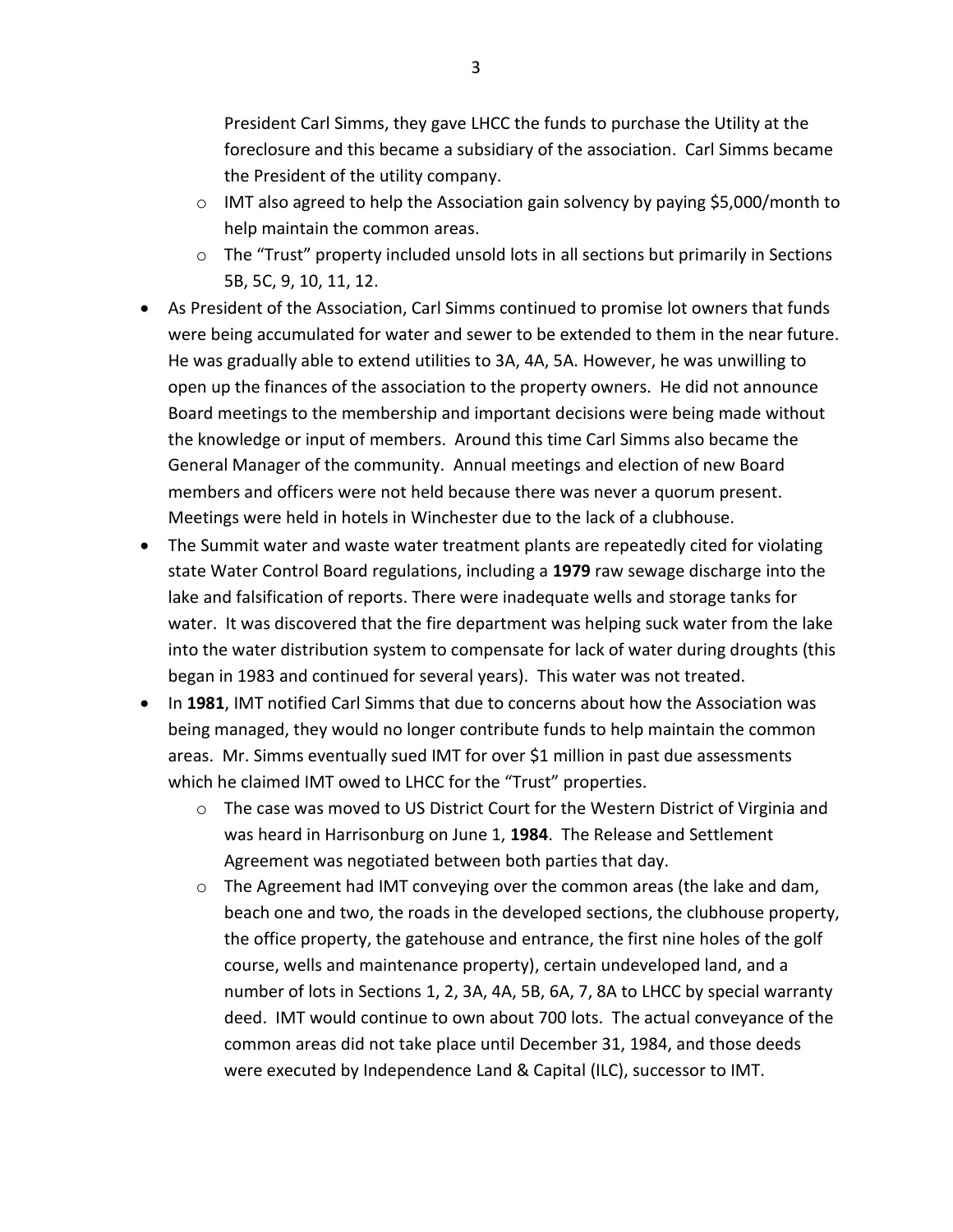- $\circ$  In return, LHCC agreed to the following: 1) acknowledged the right of ILC and its successors and assigns to use the facilities and common areas, however, it was agreed that ILC would not be required to pay dues of any kind to LHCC for ILC property except as set forth in the Declaration of Covenants created as part of this Agreement; 2)that all successors and assigns of ILC would be automatically admitted as full voting members of LHCC upon application of such; and 3) that ILC itself would not be a member of LHCC nor have any vote.
- o The Utility Company agreed that ILC and its successors and assigns would be allowed to connect any or all of its property to the utility service provided. The cost of connection would be paid by ILC or its successors in advance of construction.
- o It was also agreed that ILC intended to prepare new plats and Deeds of Dedication of their property to benefit persons purchasing that property but consistent with existing land use in the development.
- $\circ$  ILC agreed to grant LHCC the option to acquire, within three years, without charge, the land platted to be the second nine holes of the golf course as long as LHCC submitted within one year a definitive plan for developing those holes, how it would be paid for, and that it would be completed in four years.
- $\circ$  LHCC also agreed to maintain all existing or future roads in the undeveloped sections (9, 11, 12) that belonged to ILC and accept transfer of those roads when they were comparable in quality to other residential roads in the development.
- o The ILC Declaration of Covenants attached and ran with the ILC property. It said that someone who purchased a lot on their property would become a member of LHCC and pay assessments, except for a "Developer". No Developer purchasing more than 10 lots would be required to pay dues on any lot purchased by the Developer until owning less than 10 lots. Developer was defined as ILC and any entity purchasing two or more lots for development in a single or series of related transactions.
- $\circ$  The Declaration of Covenants gave ILC the right to amend, supplement, or replace any or all of its covenants or Deeds of Dedication at any time.
- Lake Holiday Estates, Inc. was dissolved **in 1983.**
- Carl Simms and the Board of Directors decided that LHCC did not have the funds to complete the second nine holes of the golf course within the time limit, so a decision was made by the Board to form a corporation, **The Summit Golf Club in 1985** and sell stock to acquire the funds necessary to complete the golf course.
	- o By Deed, dated December **1986**, LHCC conveyed the first nine holes of the golf course to the new entity, The Summit Golf Club. \$1 in consideration was paid to LHCC. Carl Simms was still President of LHCC. Apparently, most property owners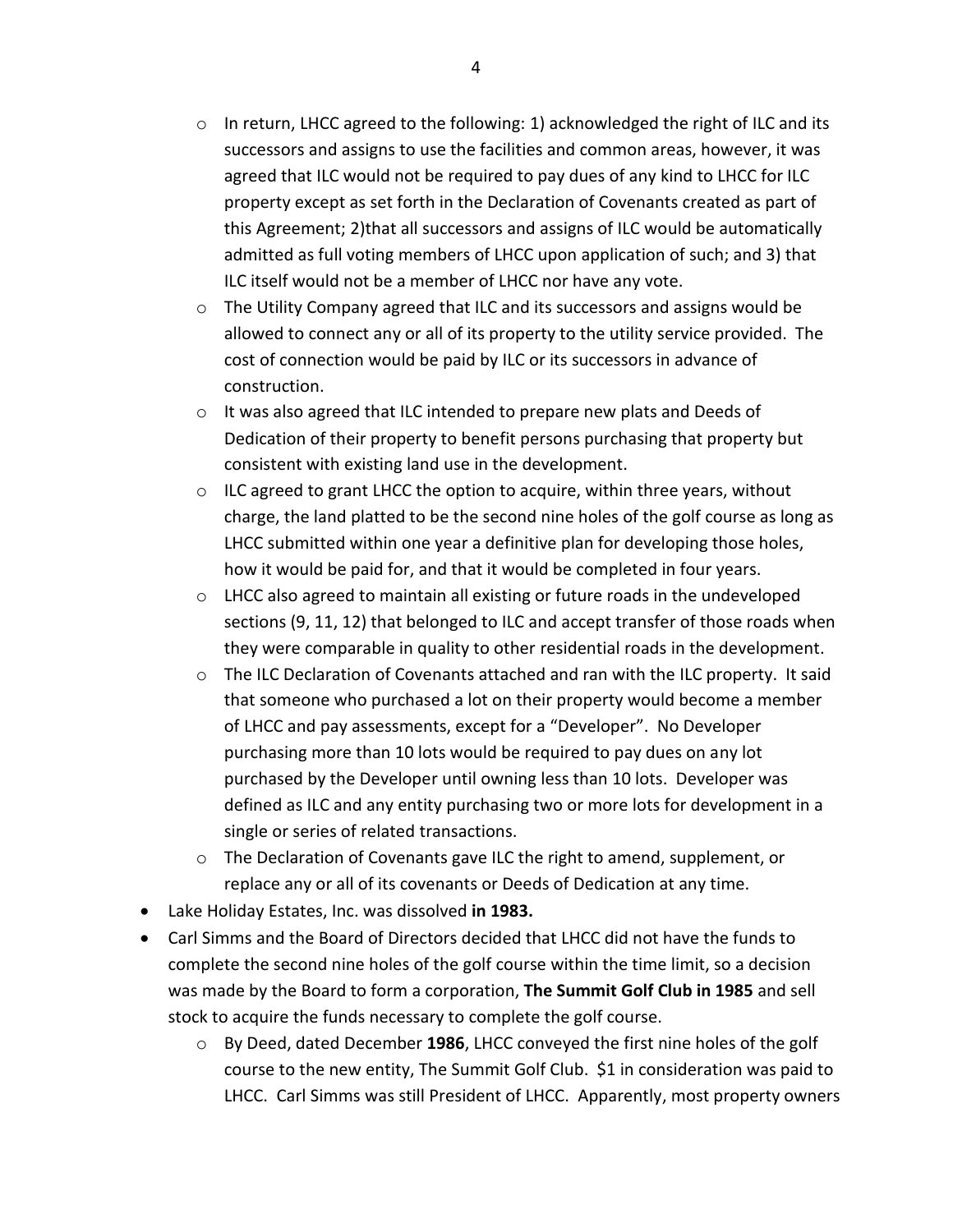were unaware of this conveyance. Carl Simms became the president of the golf club.

- o In January **1987**, ILC conveyed the property for the second nine holes of the golf course to The Summit Golf Club, a stock corporation. 25 property owners and other persons purchased stock in this corporation, but Carl Simms and his brother were the majority stockholders. One share was sold for \$1000.
- In **1987**, the first lawsuit was filed by a property owner over Simms refusal to open the association books and records to homeowners. The judge ruled in 1989 in Simm's favor. (The Property Owners' Association Act within the Code of Virginia which requires openness of the association's records to all property owners had not yet been enacted into law.
- In January **1991,** ILC conveyed its remaining property interests at Lake Holiday to IFS Corporation.
- The Summit Golf Club closed the golf course permanently in **1994**.
- During the period of **1992 to 1997** several lawsuits were filed by property owners against LHCC and Carl Simms in an effort to gain access to the financial records of the association. The common areas were being poorly maintained, roads were collapsing, and at times there was no water for residents. Property owners feared that there was mismanagement and that dues were being used to prop up the utility. All of these were unsuccessful until *Bates v. LHCC* **in 1992.** The holding in this case granted the property owners the right to inspect and copy records of the association. In 1995 and 1997, LHCC was held in contempt for still not providing financial records. In July **1997**, the circuit court held that the property owners had the right to inspect and copy the records of the utility company.
- Carl Simms continued to make it extremely difficult to see the records of the corporations. A property owners group called Friends of the Summit was created during this time to work together against Carl Simms. Many original property owners who are now gone participated in this effort and sent out newsletters and mailings. Six attempts in total were made to inspect financial documents at the Summit Office. Management did not keep any of the appointments.
- In **1998**, Alan Bloomingdale and Richard Keister, two property owners at that time, filed suit against LHCC alleging mismanagement, fraud, waste and improper conduct perpetuated by the administration of LHCC including its Board of Directors, manager and bookkeeper. The suit requested that the Circuit Court of Frederick County appoint a Special Receiver to manage the affairs of the association.
- Bloomingdale and Keister also filed suit in **1998** against the Summit Golf Club, Carl Simms, and LHCC alleging fraud in the conveyance of the first nine holes of the golf course from LHCC to The Summit Golf Club and the second nine holes from ILC to The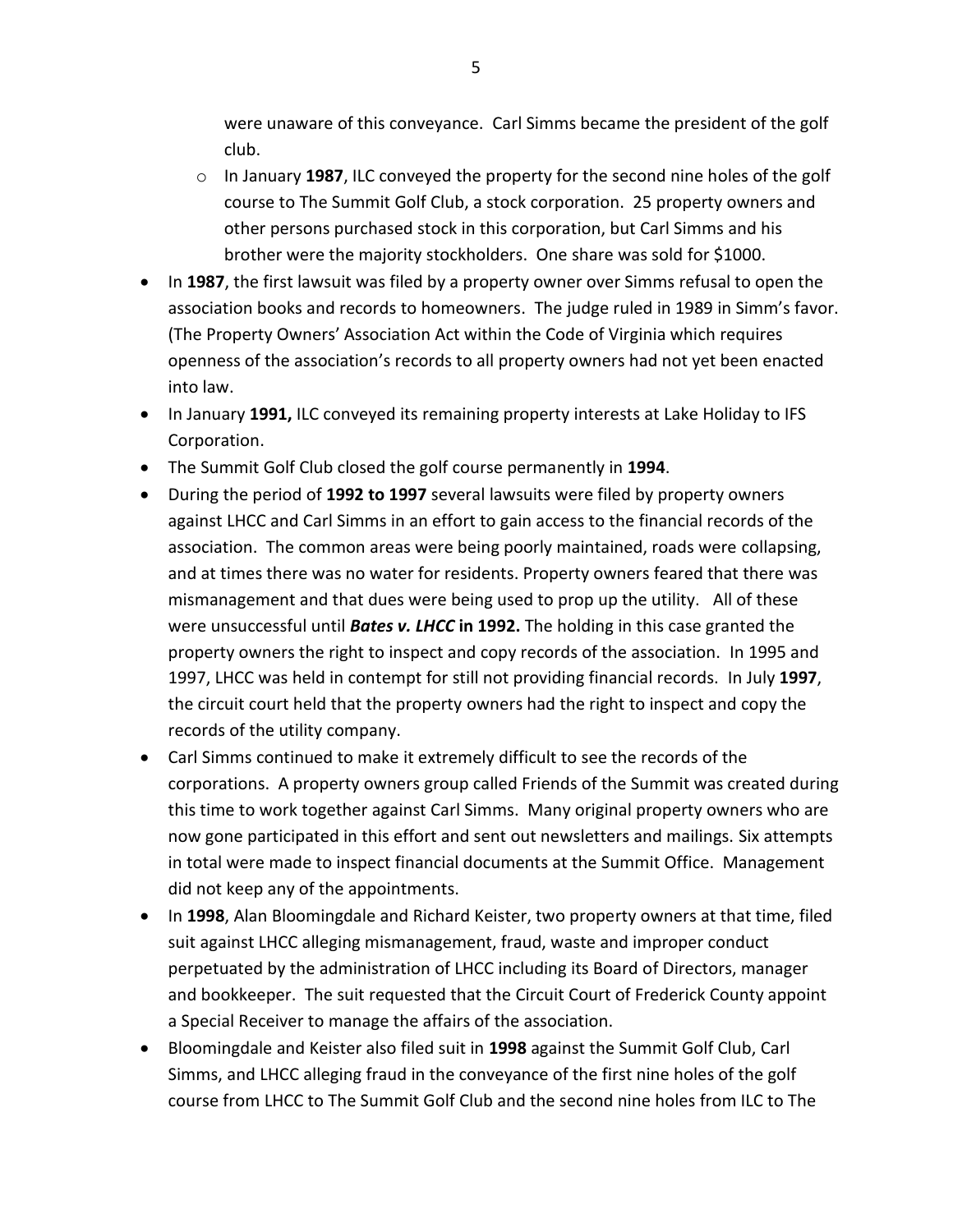Summit Golf Club. The court found that the affirmative defense of laches applied (too much time had passed since the transfer was discovered and without a legal complaint filed) and the statute of limitations for claiming fraud (2 years) had passed. The golf course would remain the property of The Summit Golf Club.

- In August **1998,** Carl Simms was removed as President and General Manager by the circuit court and Charles Alton, Esq. was named **Special Commissioner**. He was ordered to take over financial management of the association and the utility.
- Afton discovered there was no list of delinquent accounts, no list of existing accounts, no general ledger since 1994, revenue was acquired through selling lots instead of collecting assessments, money was being loaned to the utility and was not paid back nor approved by the board, the last documented annual meeting of the owners was in 1989. As of September, **1998** there was approximately \$1300 in cash available to pay for \$350,000 in liabilities. There were no reserves. About \$800,000 in assessments were outstanding. The utility had approximately \$22,000 in cash. A CPA expert witness stated LHCC was insolvent due to "gross mismanagement not simple negligence".
- In September **1998** the Court under Judge John Wetsel , Jr. declared an emergency situation because neither LHCC nor the utility company had sufficient funds on hand to pay their past due accounts and current operating expenses. A moratorium was declared on building homes because the court ordered no new connections to the water and sewer system pending examination of the condition and capacity of the system.
- The Commissioner ordered significant increases in the assessments and utility fees. This was the first time the assessments were increased since the 1980's. The assessments had been annually collected prior to this and now became monthly. Financial records were a mess or non-existent and many property owners had not paid any assessments for many years. The Commissioner advised the property owners of the significant debt owed by the association and proposed a budget that would keep the association and the utility solvent.
- On December 12, **1998** the first election since Carl Simms took over as President was held for both the Board of LHCC and the Board of Lake Holiday Estates Utility Co. (LHEUC). The new board members managed the corporations under the oversight of the commissioner.
- The August **2000** report of the Special Commissioner stated that the sewage treatment plant had reached its practical capacity and a new facility would need to be built. The WWTP would be expanded to double its capacity, allowing 270 more homes to be built. This construction was funded by a special assessment.
- The expansion to the wastewater treatment plant was completed and put on line in July **2002**. On August 1, 2002, a final order by the court lifted the building moratorium and **dissolved court-ordered supervision** of the community.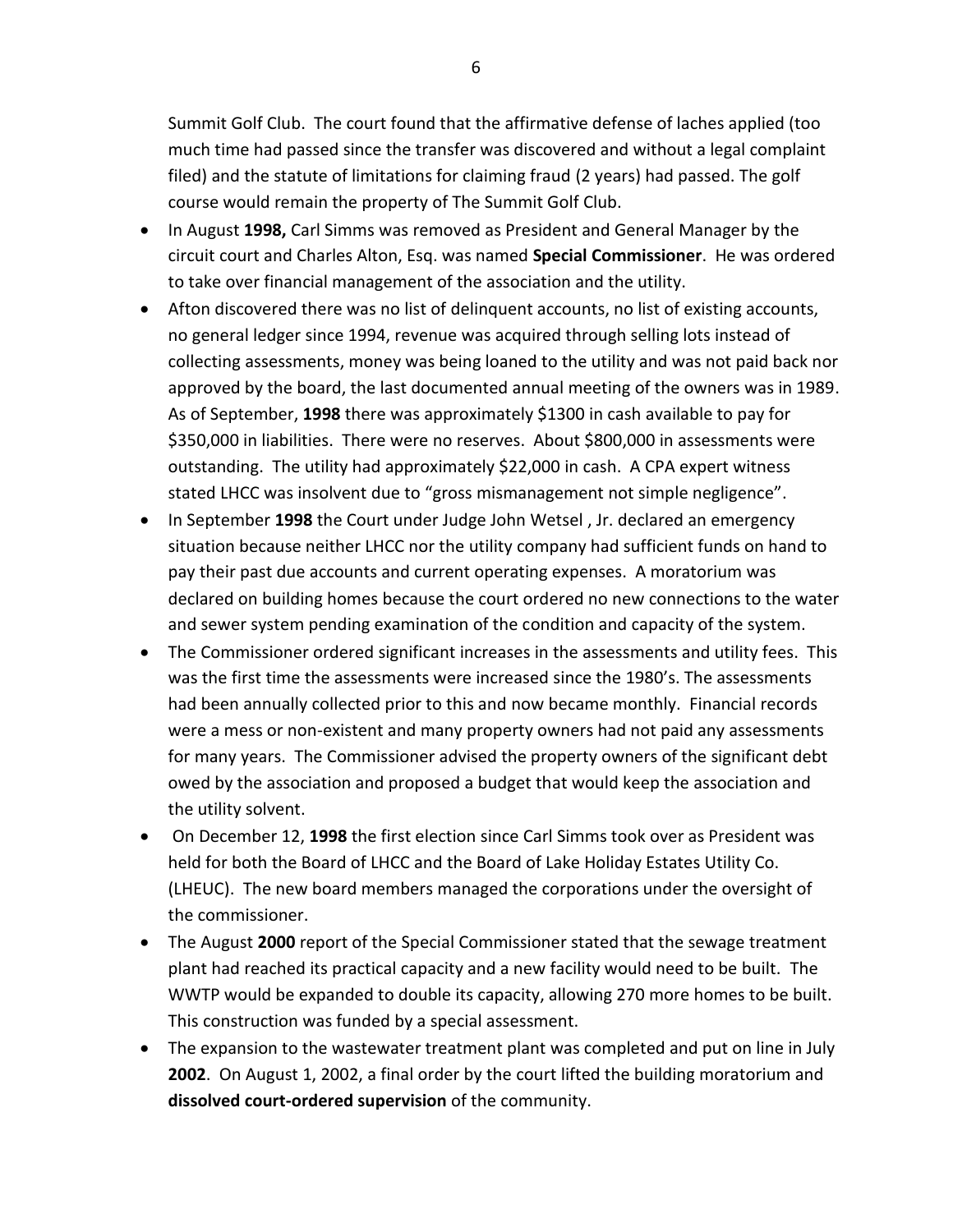- Roads were completed, repaired and many were paved for a total cost of \$200,000 also collected by a special assessment.
- On November 19, **2002**, **Lake Holiday, LLC** acquired by deed Sections 5B and 10 of Lake Holiday Estates from IFS. On December 9, 2002, Lake Holiday Land, Inc. acquired Sections 5C, 9, 11, and 12 of Lake Holiday Estates from IFS. The purchase price of all the property was around \$1 million. These development companies were a partnership between Oakcrest Builders of Winchester and Miller & Smith of Fairfax.
	- $\circ$  A Development Agreement was signed by Lake Holiday LLC, Lake Holiday Land (both=LLC) and the President of LHCC in **2004** and subsequently restated and amended in June 2006.
	- $\circ$  The Agreement stated that \$150,000 was contributed by LLC towards renovation of the basketball and tennis courts and to the engineering and design of the clubhouse. If LHCC proceeded with construction of the clubhouse, LLC would contribute \$300,000 towards its completion and would assist in securing financing for the remaining construction costs.
	- $\circ$  LLC, at its expense, provided the design services and construction management for the renovation of the gatehouse and entrance to the community. LLC also provided, at its expense, the billboard on 522, the community signs and mail facilities as expansion occurred.
	- o If LHCC secured one fully ratified Amended Deed of Dedication for the entire community which would provide LHCC with authority to lien a specific lot for improvements associated with that lot, LHCC and LLC would form a joint venture, conditioned on economic feasibility, to improve lots. The improvement would include the installation of the infrastructure necessary to convert Membership Lots to Water and Sewer Lots. The costs would be divided between the Lot Owners, LHCC, and LLC.
	- $\circ$  LHCC agreed to development accommodations in this agreement such as model homes, signage, and master plan revisions. Lake Holiday, LLC planned to build 50 homes a year.
	- $\circ$  LHCC's attempt to have the property owners approve an all-inclusive Amended Deed of Dedication and amended Bylaws and Articles of Incorporation for the community failed. 2/3 of the members were needed to vote for the amendment.
	- $\circ$  LLC amended and restated its own Declarations for Sections 9, 10, 11, and 12.
- In February **2006**, LHEUC, LHCC, and Aqua Lake Holiday Utilities filed a joint petition with the SCC for authority for the utility assets to be transferred to Aqua and to propose new utility rates by Aqua.
	- o Aqua purchased the utility company officially on December 31, **2006.**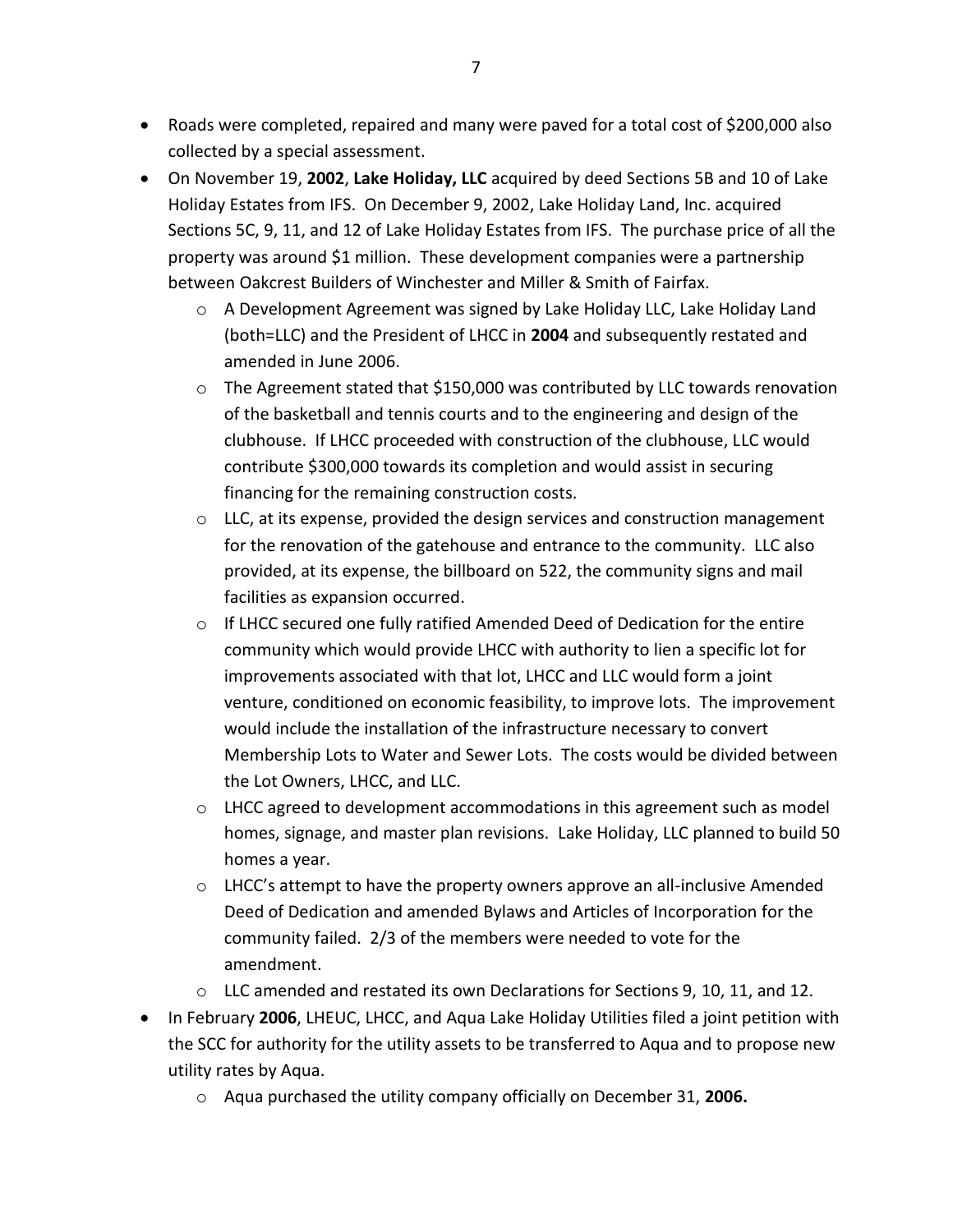- The clubhouse was renovated and completed in **2007**. A mortgage was taken out to help pay the cost of the building. This loan was paid off in **2020.**
- The Summit Golf Club was advertising the golf course property for sale for around \$1.5 million.
- Thirty-seven non-utility lot property owners and **Ogunquit Development** (owner of 31 lots, 23 were non-utility lots) filed a lawsuit against LHCC in **2006**. The complaint stated that LHCC did not meet the definition of a statutory POA and therefore was unable to file liens against property for unpaid assessments nor conduct non-judicial foreclosures. LHCC could not amend its Deeds of Dedication without unanimous consent of all property owners. LHCC also was unable to collect assessments from property owners. Bemis et al asked the Court to declare LHCC was not a POA and to return all collected assessments to property owners and remove all liens.
	- o Judge Prosser presided over the case in Circuit Court. Multiple attorneys were hired by various property owners and the LLC entered the case with its own attorneys.
	- o The case was dismissed in **2008** during the Motions phase with the Final Decree stating that LHCC is a statutory POA.
- Oakcrest and Miller & Smith built many homes primarily along the area of Country Club Drive in Section 10.
- The **dam spillway** had conditional two year permits from VDEQ for several years. When originally constructed, the dam complied with all existing federal and state standards in place at the time. Then the state revised its regulations to require, among other things, that the spillway be capable of accommodating a Probable Maximal Flood Event (PMF – the flood expected from the most severe combination of weather and water conditions in a particular drainage area) The LH dam was required to meet probable maximal precipitation of 40 inches of rain in a 72-hour period. Also, the apron on the backend of the spillway was eroding.
	- o Beginning in **2004**, the LHCC Dam Task Force and the board of directors engaged in continuing dialogue with the state dam regulators to define what would need to be done to bring the dam into full compliance.
	- o A petition was filed by property owners within LH with the Circuit Court of Frederick County asking to have a Sanitary District created. The court approved the creation of the LH Sanitary District in Oct **2009**.
	- $\circ$  An agreement was reached with Frederick County Board of Supervisors in June **2010** to have the county provide oversight of the spillway project and manage the finances of the SD.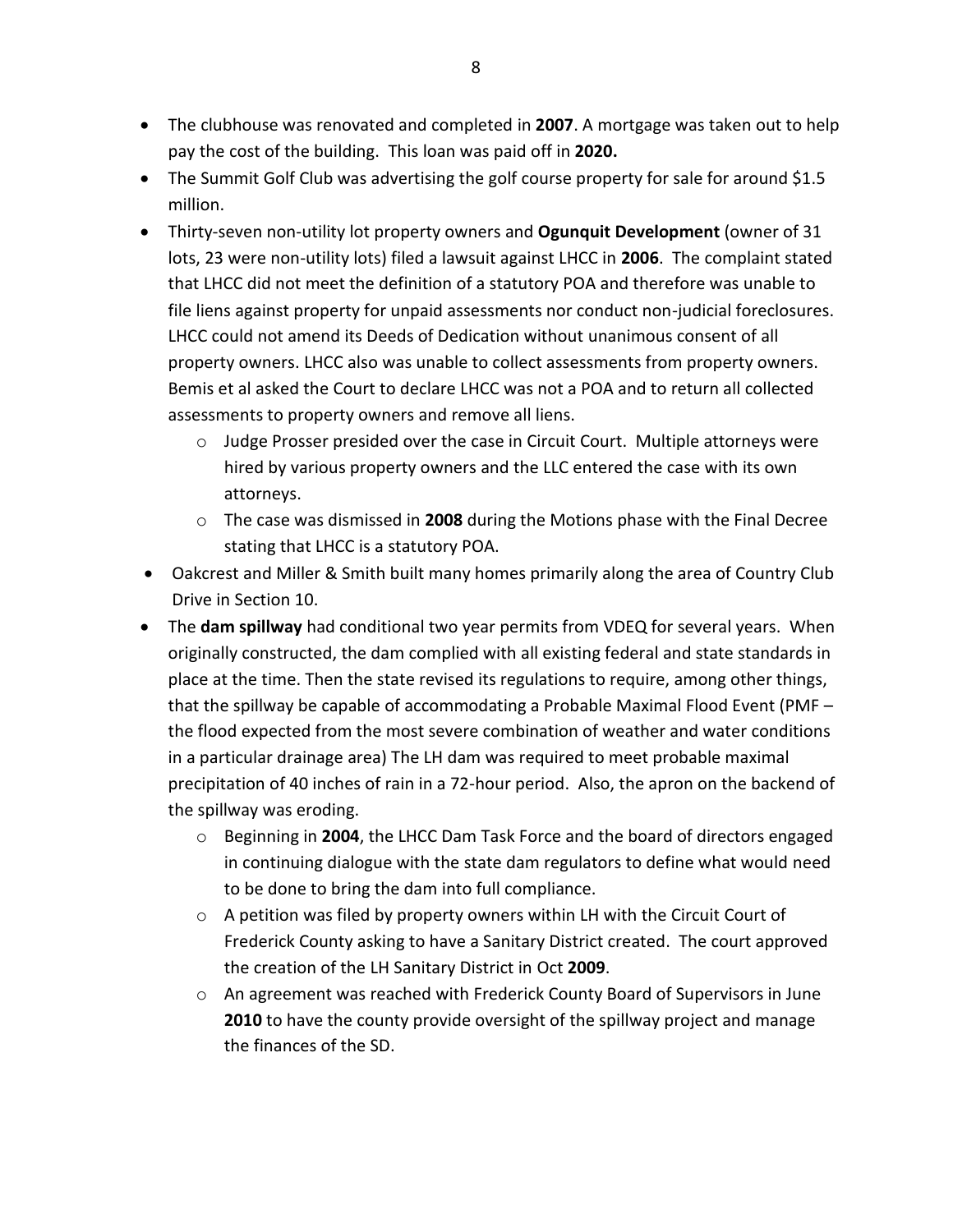- $\circ$  A referendum on borrowing the required bond funds from the state to modify the spillway was held in conjunction with the November **2010** election and the referendum was approved by LH voters by a 633 to 58 margin.
- $\circ$  LHCC entered into a contract with an architectural firm to produce detailed designs for a modified spillway. The contract produced design drawings and construction cost estimates by the summer of **2010**. Oversight of the renovation by a dam engineering firm would be the responsibility of Frederick County.
- o In April **2011**, the BOD approved the Local Bond Sale and Financing Agreement with the Virginia Resources Authority. A loan of \$9.245 million from the sale of state bonds payable over 20 years was to be collected by the county as a SD tax by LH property owners twice a year. The county administers the loan and makes payments four times a year to VRA.
- $\circ$  An easement over non-LH property and back road for the south side property owners was created since there would be no access over the dam during construction.
- $\circ$  New spillway construction with a state-of-the-art weir structure and a new road and bridge over the spillway were completed in **2013.**
- A wrongful death lawsuit was filed against LHCC in **2010** for negligence in hiring, training and supervising its lifeguards in causing the drowning death of a property owner. \$4 million was sought in compensatory damages and \$3 million in punitive damages. The case went to mediation in **2015** and settled for an undisclosed amount paid by LHCC's liability insurance.
- Shortly after the Sanitary District was formed, LLC stopped paying all the taxes owned on its properties that houses had not been built on. This included all lots in Sections 9,11,12, some utility lots in Section 10 and large parcels of open land.
	- $\circ$  LLC offered to give all this land to LHCC if we paid the overdue taxes which came to about \$175,000. They were planning on pulling out of continuing to develop in the community.
	- o When the Sanitary District was formed, Frederick County was not assessing SD tax on LHCC common areas. When the county became aware of the potential land gift, they notified LHCC that there would be a SD fee assessed on all our common areas including each lot in Sections 9, 11, 12. This made the land prohibitively expensive to acquire.
- LHCC filed a lawsuit against the Frederick County Board of Supervisors and the Treasurer in **2014** claiming it was not legal to assess taxes and fees on association-owned common areas. In **2015** an acceptable settlement in favor of LHCC was reached.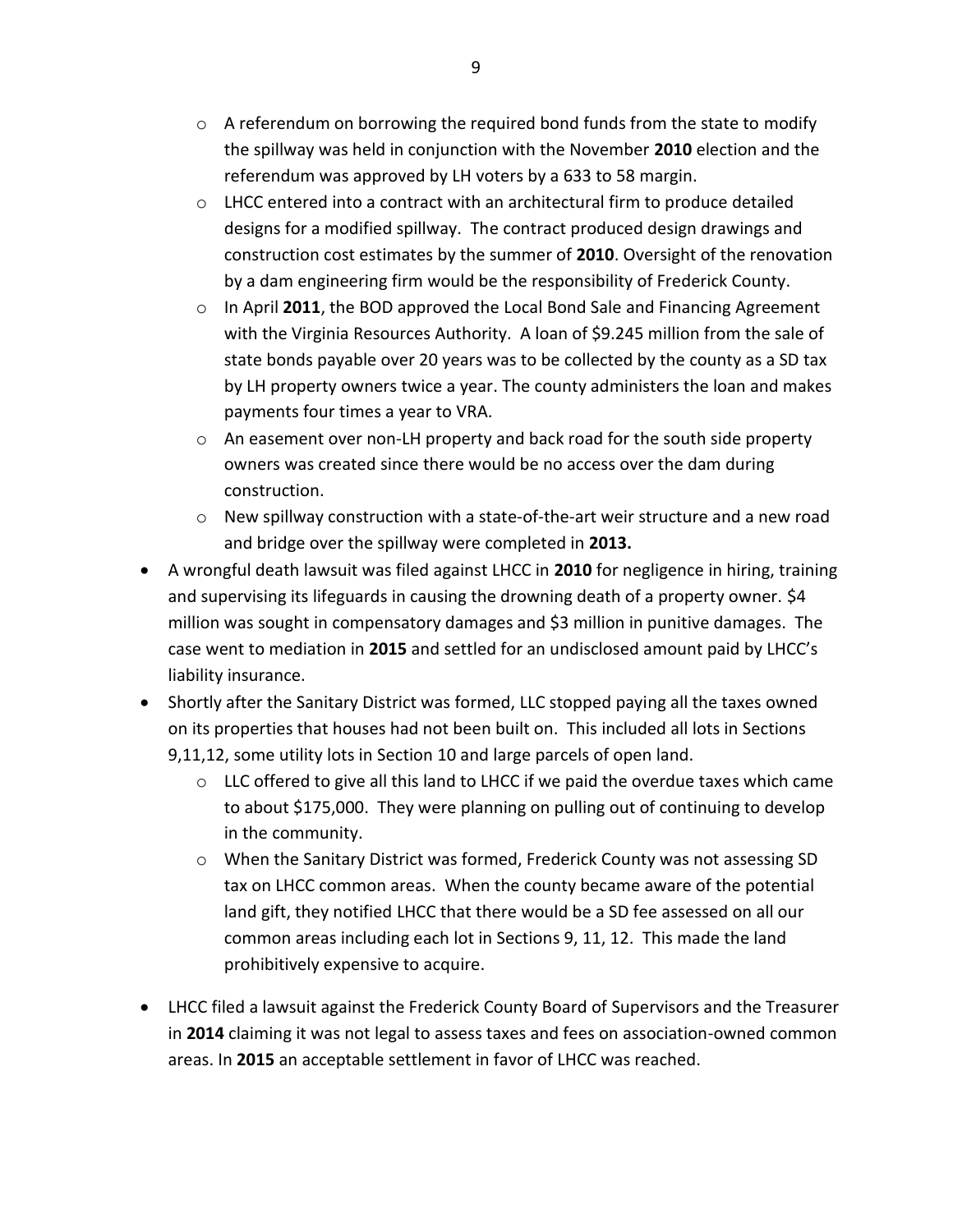- $\circ$  The agreement with the county allowed LHCC to acquire 541 individual lots on the south side of the lake and consolidate them into one large common area – never to be built on.
- $\circ$  LHCC also acquired 10 parcels of open land throughout the community which also were turned into common area.
- o These land acquisitions **completed the LHCC community** as it was originally envisioned in the master plan filed with the county.
- o LHCC did not have to pay SD taxes on any of those properties. Overdue property taxes of about \$100,000 were paid.
- o In November 2015 the Board of Supervisors adopted a zero assessment for LH common areas. In **2016** the suit was dismissed.
- In **2014**, LHCC, through the Land Advisory Committee, negotiated with Aqua to lower the cost of extending water and sewer mains when paid for by lot owners. Two lot owners took advantage of this change leading to Aqua extending utilities around the Sleigh Dr circle and Beach 2 which provided service to 14 more lots. In **2022** several more houses have been built there and two more are being built.
- Circa **2014**, LLC sold its remaining buildable lots in Section 10 to Dan Ryan Builders. They completed the build out and sold all the lots they owned primarily on West Masters.
- In **2011**, LHCC formed the Golf Course Advocacy Committee to develop a relationship with Carl Simms, majority owner of the golf course, to try to help him find a buyer. Through those efforts, the **Golf Course Development Agreement** was ratified by LHCC and The Summit Golf Club in **2012**.
	- o In this agreement Simms agreed to sell the property to someone who would develop a golf course and provide those plans to LHCC prior to ratifying a sales contract.
	- $\circ$  In return, LHCC would allow that buyer/developer to create 10-15 lots on the golf course property and use the lake for irrigation.
- In November **2014,** a Chinese company, Holiday Entertainment Holdings, became interested in purchasing the golf course property and offered Simms \$600,000 in a sales contract with a 45-day due diligence clause where they could still get out of the contract and get their deposit returned. There was a March 2015 closing.
	- $\circ$  Representatives of the company and Mr. Simms met with LHCC in Jan 2015 and it was discovered they had no interest in developing a golf course, but did want to create a new development including 200 condos, short-term time share rentals and commercial operations for their clients coming from outside of the country.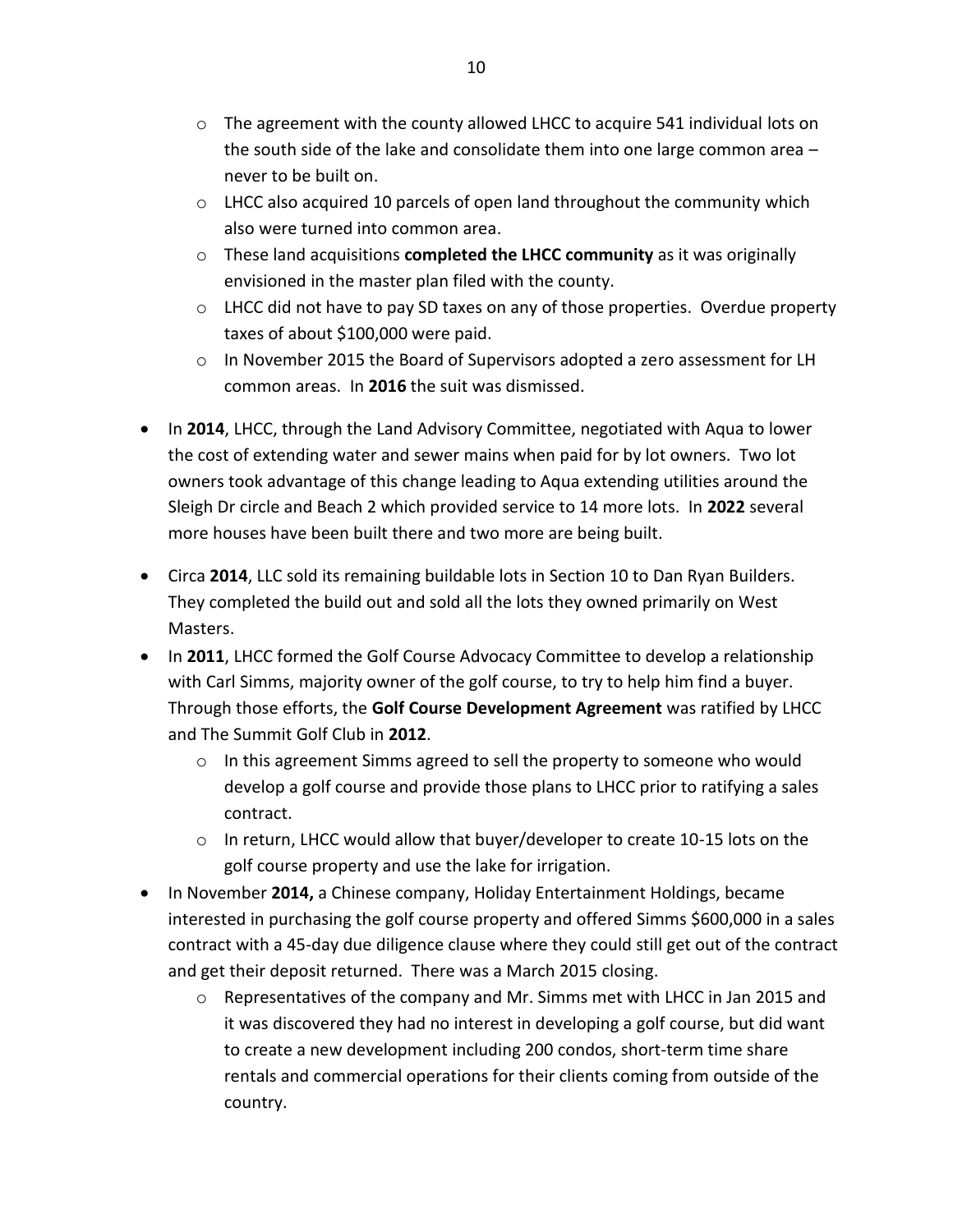- $\circ$  Since LHCC did not own this property and there was no Deed saying what could be done on the property, anything could be built on it. The owners would not have to pay assessments to the association but would still be using our roads and entrance to the community. (Original IFC Deeds gave the golf course perpetual easements to the roads for its use.)
- o LHCC initiated a lawsuit in **Jan 2015** against The Summit Golf Club for breach of the GC Development Agreement which effectively put the sale on hold. There could be no settlement with new owners until further negotiation with LHCC took place. The Chinese company walked away from the deal.
- o In **May 2015** a settlement was reached with The Summit Golf Club which led to an agreement for LHCC to purchase the 203 acres of open land in the middle of the community for \$600,000.
- o A loan was taken out to fund the purchase and in **2021** the loan was paid off.
- In **October 2016** there was a blue-green **algae bloom** in Lake Holiday leading to closing the lake for a brief period. This led to the realization that the lake was a living organism that needed to be cared for and maintained in order to stay healthy. A Lake Management Company was hired in **2017** to perform various evaluations and studies. The company performs water quality testing for LHCC yearly and plans for further protecting the lake will be presented to LHCC in **2022.**
- In January **2017**, the administrative office was moved from the old farmhouse on Redland Road (which had no A/C, a leaking roof, and mold issues) to the clubhouse. In 2019 the old farmhouse was torn down.
- During years **2018-2020,** LHCC non-utility lots were turned into common area. This included many lots in Section 8A and scattered lots in all the other sections. These lots were felt to have very little value for the association since it was unlikely that utilities would ever reach these lots. As common area, no taxes would have to be paid by LHCC for these lots. A few utility lots that were felt to be unbuildable were turned to common area as well and the rest were sold to a builder who is now building houses on them.
	- o LHCC no longer owns any lots or parcels that are not common area.
	- o In **2021**, the golf course property was turned into common area.
	- o These changes have saved the association \$80,000 in taxes a year.
- Beginning in **2017** a 10-year Master Plan and Capital Improvement Plan allowed funding to be collected for development of new amenities in LHCC. To date a disc golf course and dog park have been added. A site plan was approved by the county to modify and improve Beach 2. The land works contractor began working in late 2021. The plan which includes an enlarged and flattened beach and asphalt parking spaces will be completed in May 2022. The marina docks were entirely reconfigured which allowed